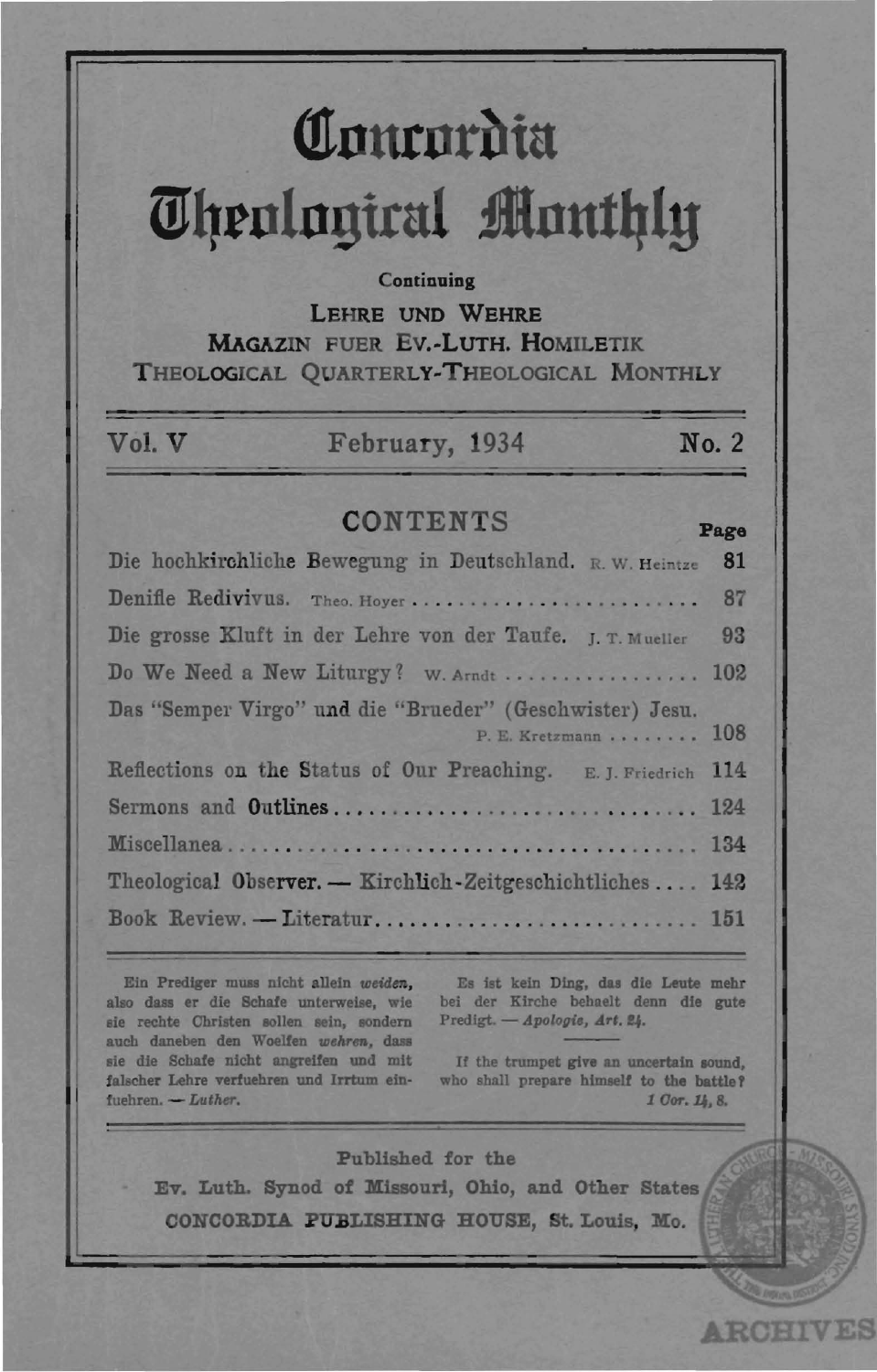"For students and ministers publish a series of volumes of ser-<br>mons that will be stimulating and helpful in raising the standard.<br>A few volumes of selected sermons of the best non-Missourians... would be valuable, also a few volumes of sermons by carefully selected Missourians, instructing them to furnish each one just a few of his best and most stimulating sermons containing some fresh thoughts and illustrations, even though they may not be divided into three or six parts. Select for this work an editor who knows what is needed and will go after it wherever he can find it."

But even our *pastoral conferences* and the *synodical officials,*  especially the Visitors, must interest themselves in the improvement of our preaching, we are told, if such an improvement is to be brought about. Hence the following suggestions: $-$ 

"Much could also be done if the visitation of our churches on the part of our official Visitors were carried out conscientiously. These Visitors are really the men that ought to know about the status of preaching in the Missouri Synod, and they also could do much toward a great deal if more time were devoted to doctrinal discussions, while again and again emphasizing the great principles of sermonizing, perhaps in connection with the presentation of sermons, etc."<br>"Suggest to District pastoral conferences or local conferences or

both to concentrate next year on 'How to Raise the Standard of Our Preaching.' Offer to furnish suggestions, even a speaker if desired."

With these suggestions our symposium has been completed. It remains for the reader to digest these materials and to form his own opinions. E. J. FRIEDRICH.

# Sermon Preached on Communion Sunday.

GEN. 32, 24-30.

*Context.*-The two armies of Jacob, v. 10; Esau's opposing army; Jacob, the sentinel; the tension; the night. - There appears an unexpected opponent; a combat ensues.  $-$  Who will prevail? Who receives the spoils? A Remarkable Combat.

1. *The two combatants.* 

A. Text. 1) Jacob: a strong and mighty man, experienced, brave, yet only a human being, mortal, inexperienced in warfare, afraid. A wrestler is competent only relatively, if one measures his ability by the strength, experience, and condition of the opponent  $-$  a weak man will overpower the weaker, and the strong is weak in the grasp of the stronger. Jacob's strength and his chances of victory must be measured by the ability of his opponent. Who was his opponent?-2)  $\nabla v$ , 28-30. None other than God Himself, Hos. 12, 3, 4, the promised Messiah. What an uneven match - man against God and God against man! $-3$ ) The combat itself is remarkable in its nature, for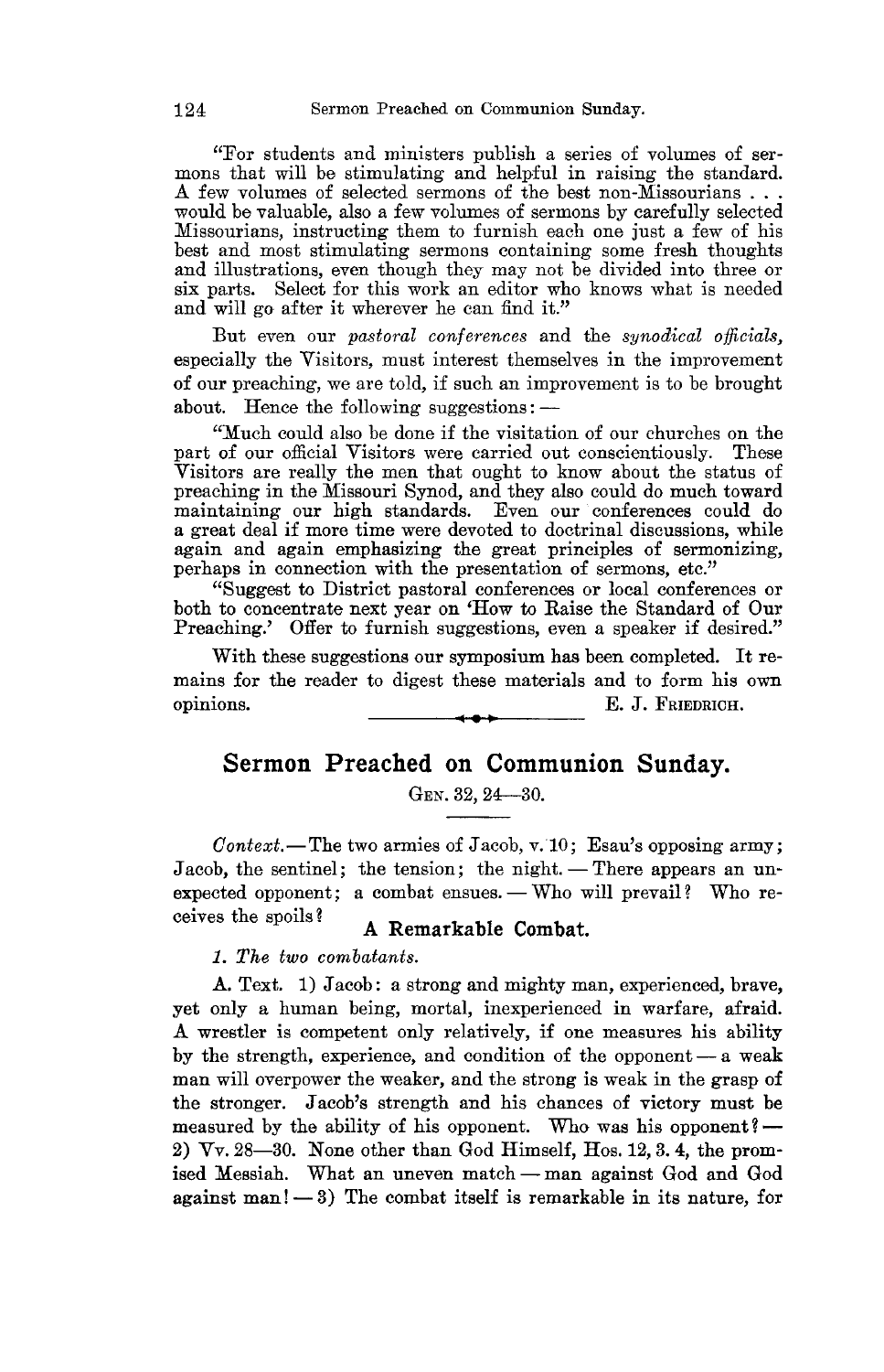it was both physical, v. 25, and spiritual, v. 26; in its purpose, for it was a trial of faith: Jesus wrestling to bestow a blessing, Jacob wrestling to receive a blessing.

B. The combat is remarkable, but not uncommon, Matt. 15, 21-28; Gen. 18, 20-33; Jer. 20,  $7-9$ ; 2 Cor. 12, 8-10. Luther's affiictions and trials. In speaking of similar remarkable combats, we do not mean the proud and spiteful opposition of the sinner against God nor troubles self-inflicted by sin. These call for repentance. But we mean personal trials of God's children, in which the Lord approaches His own with the purpose of blessing them while hiding His face and His presence of power and grace: present, but seemingly absent; gracious, but seemingly harsh and severe; loving, but seemingly hateful; blessing, but seemingly cursing; saving, but seemingly damning. Though we seek Him, we cannot find Him; though we cry to Him, we receive no answer; though we cling to Him, we feel no support. Heb. 12, 5.6; Ps. 94, 12-1b; 119, 75. As did Jacob, so some Christians bear physical signs of the remarkable combat; some may display a physical imperfection; but all display brighter faces because they know the combat - and because they are conquerors.

#### fJ. *The two conquerors.*

A. Text. 1) Jacob is conqueror, vv. 25a. 26a; Hos. 12, 3. 4, by his persevering faith, his crying and praying, v.26b. A man the conqueror of God, and God admits His defeat by a man! V. 28. Man supreme, God vanquished. This is remarkable. $-2$ ) God is Conqueror. He is not humbled. Jacob is wounded. God gained His purpose with Jacob. He wanted it so. He blessed. By exerting strength, He imparted strength. He bruised the body and healed the soul of His opponent,  $v. 30 - 3$ ) The combat therefore cannot be termed a "draw," a "no-decision" struggle, or a death-struggle. In such struggles neither is conqueror; both are losers. In this remarkable combat neither loses, both gain: Jacob gained a greater measure of faith and confidence in Jesus, and a new, most honorable name; the Lord gained His gracious purpose.

B. God overcomes the sinner when He converts him. He has conquered us also by His love in Christ Jesus. Conversion, however, is outside the scope of the text. By the text we are rather reminded of Heb. 12, 5-13; Luke 11, 5-13; 18, 1-8; Rom. 8, 26 f. God exercises and tries our faith in patience, endurance, boldness, prayer. Thus He conquered the Syrophenician woman, Job, Paul.  $-$  Can we conquer God? In God's strength, yes. 2 Kings 20, 1-11; Jas. 5, 16b; Mal. 3, 10; Matt. 7, 7 f.; Ps. 116, 1-5. We conquer Him in His strength when we beseech His mercy to bless us, approaching Him according to the direction of His Word. Let none lose courage. Ps. 2'7, 14. Many have conquered the Lord by waiting in faith and confidence. Fanatical struggles, such as favored by many sectarian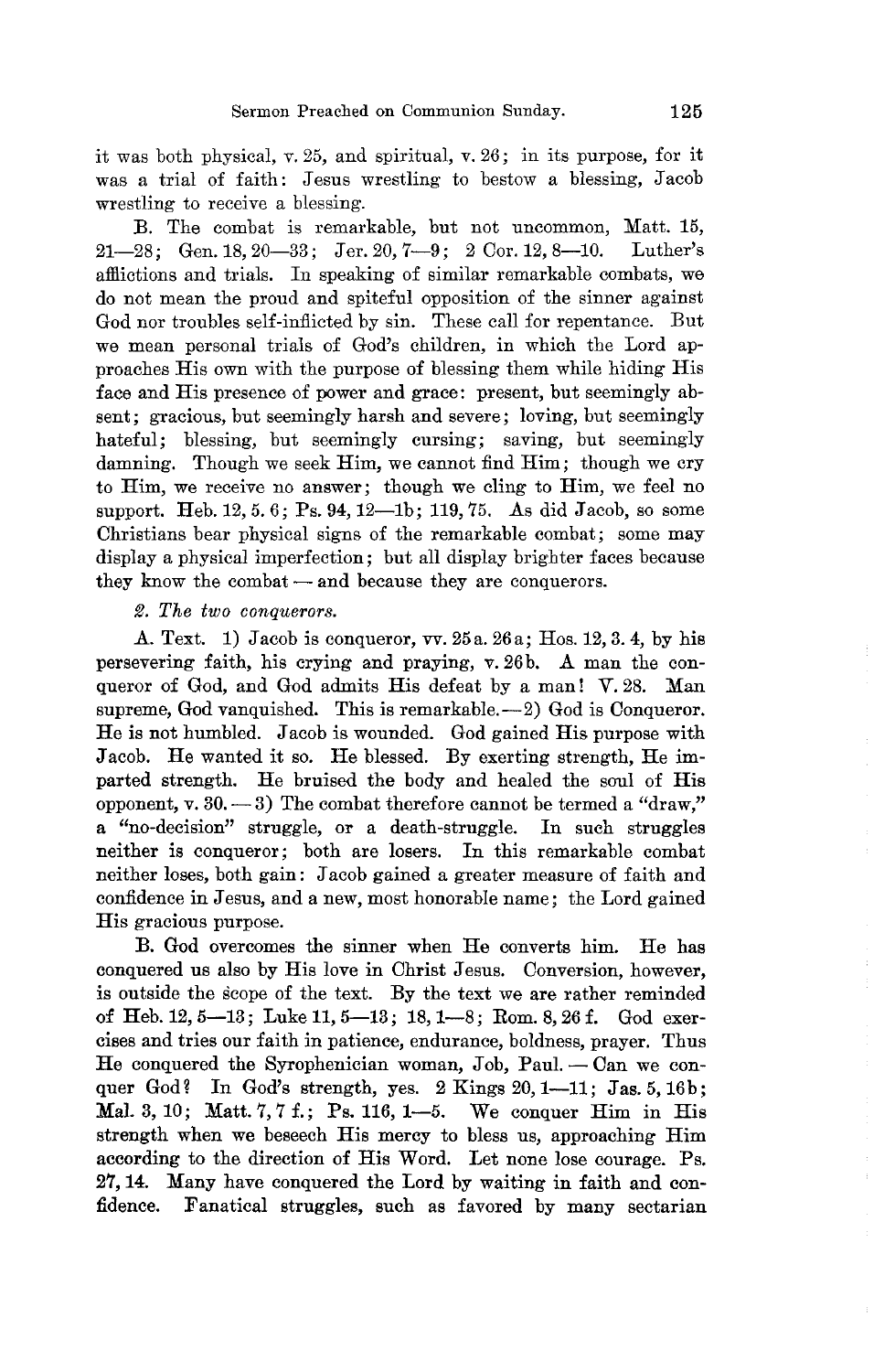churches and the ensuing relaxation mistaken for peace won from God is not victory over God, but a trick of the deviL Just take God by His word and remind Him of His Word, which He has given us to hold Him by. Say: "I will not let Thee go." That is victory.  $-$  Is not this remarkable combat a lesson also for the communicants of today? They came in the same state of mind and heart as Jacob, the traveler, the trembling dependent on God's mercy and help. Miraculously the Lord comforted and strengthened Jacob, and by means of a mystery, namely, by His Sacrament, He enlarges our faith in Him. Jacob offered a direct denial to the Most High, v. 26, conditioned on the blessing he yearned for. In His holy Law, God condemns us, and our hearts tremble; but His Gospel and His Table give us courage to lay hold on Him and not to let Him go except He bless us. Though He say nay, we humbly say yea; for He promises and seals the very blessing we seek: forgiveness and grace. G.H. SMUKAL.

# **Maundy Thursday.**

MATT. 26,20-31.

In spite of the raging of unbelief and of the negligence and weakness of many Ohristians in contending for, and keeping, the purity of His Word, the Lord throughout all ages fulfils His majestic promise: 1 Pet. 1,24. 25. All the laboring and heavy laden who have found rest for their souls in the Gospel praise and glorify God for His faithful $ness. - The visible Word, the Sacramento, is included in the promise.$ Past and present deformities referred to by many churches as the sacraments would argue to the contrary; but a comparison of our Sacraments with the Sacraments of Scripture will give us occasion to magnify the faithfulness of God toward us.  $-$  To-day we limit our study to the Sacrament of the Altar.

#### The First Communion  $-$  a Comparison.

*1. The Author and His doctrine.* 

A. The Author of the Sacrament of the Altar is Ohrist, the Godman, who is true, wise, and almighty; and now, in the state of exaltation, He has repeated the account of, and has given further instruction in regard to, this Sacrament, binding "till He come," 1 Cor. 10, 16 f.; 11,22 ff. As He is ever the same, Ps. 102,25-27; Acts 15, 18; Heb. 9, 15-17 (the Author has sealed His testament by His death), so His Sacrament endures. - The gifts of the first Communion: the true body and the true blood of Jesus, under the visible means of bread and wine. To-day He offers the same gifts under the same external means. — The benefits graciously granted by the Author at the first Oommunion: forgiveness of sins, life, and salvation. To-day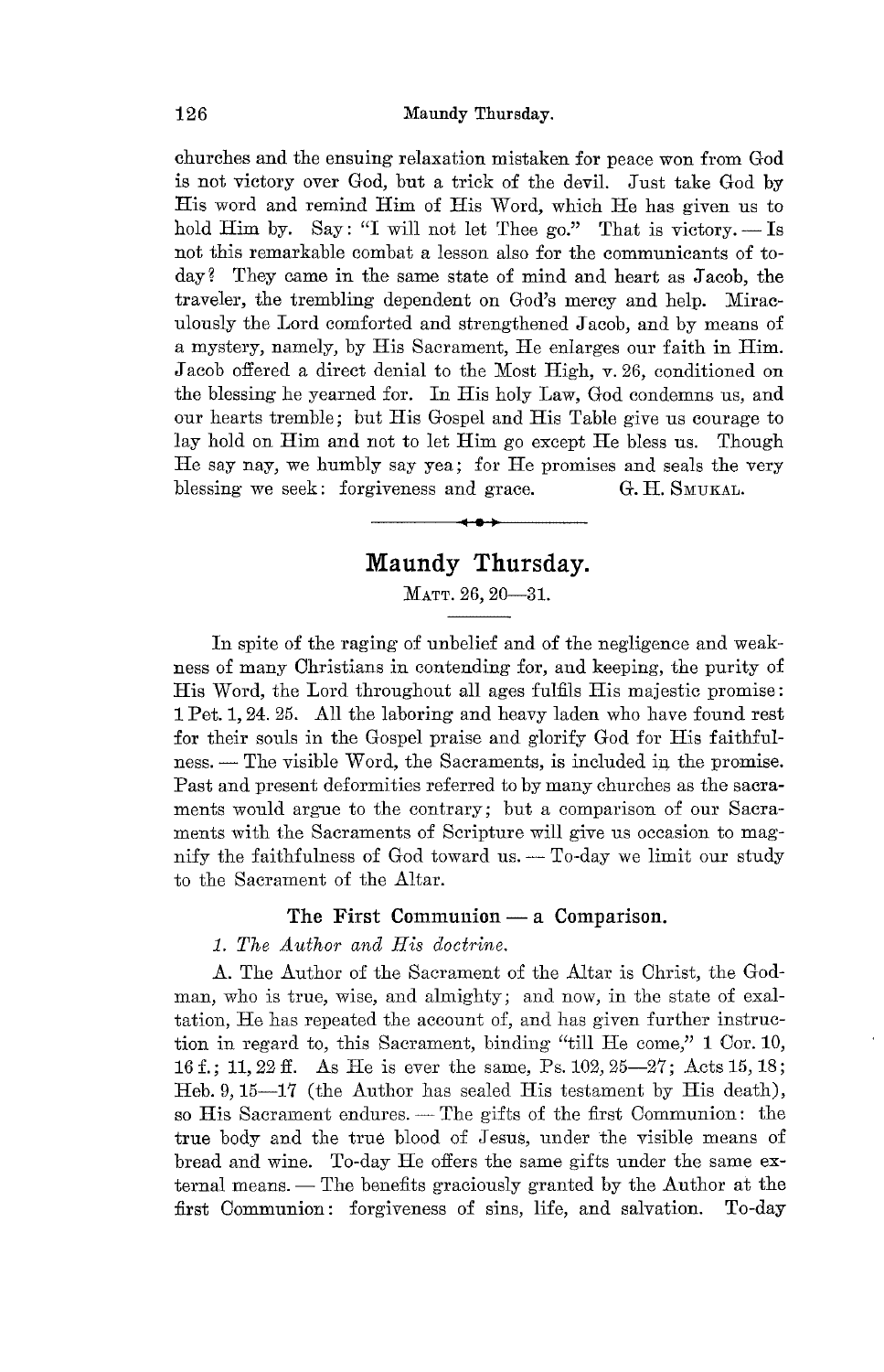#### **Maundy Thursday. 127**

this Sacrament is still the same means of grace; for the word of the Lord "for many for the remission of sins" is not subject to change.

B. While we celebrate Oommunion at a later period of time and at a different place and use as ingredients of the visible means products of a different soil, the Sacrament is still the same. It must remain the same. Ohrist has not altered it, and not even an angel of light has the right to alter it. It is also beyond the power of man or of the Ohurch to alter the true Sacrament. Any departure in the celebration from the essentials of the Sacrament destroys the Sacrament. Ohrist has not promised to convey His grace by means of a rite invented by the fanaticism or the doubt of man. As a Church and as individuals we have reason to be thankful to the Lord; for the comparison shows that the same Sacrament is our comfort.

#### *2. The communicants.*

A. Who they are. 1) Then. a) Judas Iscariot? If so, he insulted the Lord by his obstinacy and ate and drank damnation unto himself, 1 Cor. 11, 29. b) The Eleven most certainly were communicants. They differed in character, in personality, etc. But all were sinners, and all loved the Lord Jesus and one another, and all were loved by the Lord. They were penitent, believing, and therefore worthy guests. They received also the benefit of such eating and drinking.  $-2$ ) Now. a) There are unworthy guests at the Lord's Table also in the Ohurch of to-day, though we are not slow in applying the warning:  $1 \text{ Cor. } 10, 21$ ;  $11, 27-29$ . b) As then, so now the worthy guests differ in character, etc. But they are all sinners, and each upon proper self-examination, includes himself in this humiliating statement. All worthy communicants, however, love Christ and one another, and they huddle together like patient sheep when they hear the Shepherd's voice; and they rejoice in the love of Jesus to them and come to leave as saints. By faith in His words "for you" they receive the benefit of such eating and drinking.

B. Their subsequent life. 1) Then. The first communicants concluded by singing a hymn. Thereupon:  $\nabla \nabla \cdot$  30b. 31. They were offended and denied the Lord; they were scattered, v.31. By the grace of Ohrist, however, they were reassembled, v. 32. In their service of, and zeal for, Jesus we recognize marvelous improvement, loyalty, faithfulness to Him even unto death. Now they are enjoying the promise of *v.* 29. They were kept by the means of grace, the Word and the Sacraments, which they believed, preached, and applied.-2) Alas! some who have communed with us at this altar in former days were offended because of Jesus and are scattered abroad. Let us urge them to return that they may be reinstated. The first communicants are to be an example to us, not in their weakness, but in their repentance, faith, and service. "I promise by the assistance of the Holy Ghost to amend my sinful life." Rom.  $12, 1$ ; Heb.  $12, 1-4$ . Com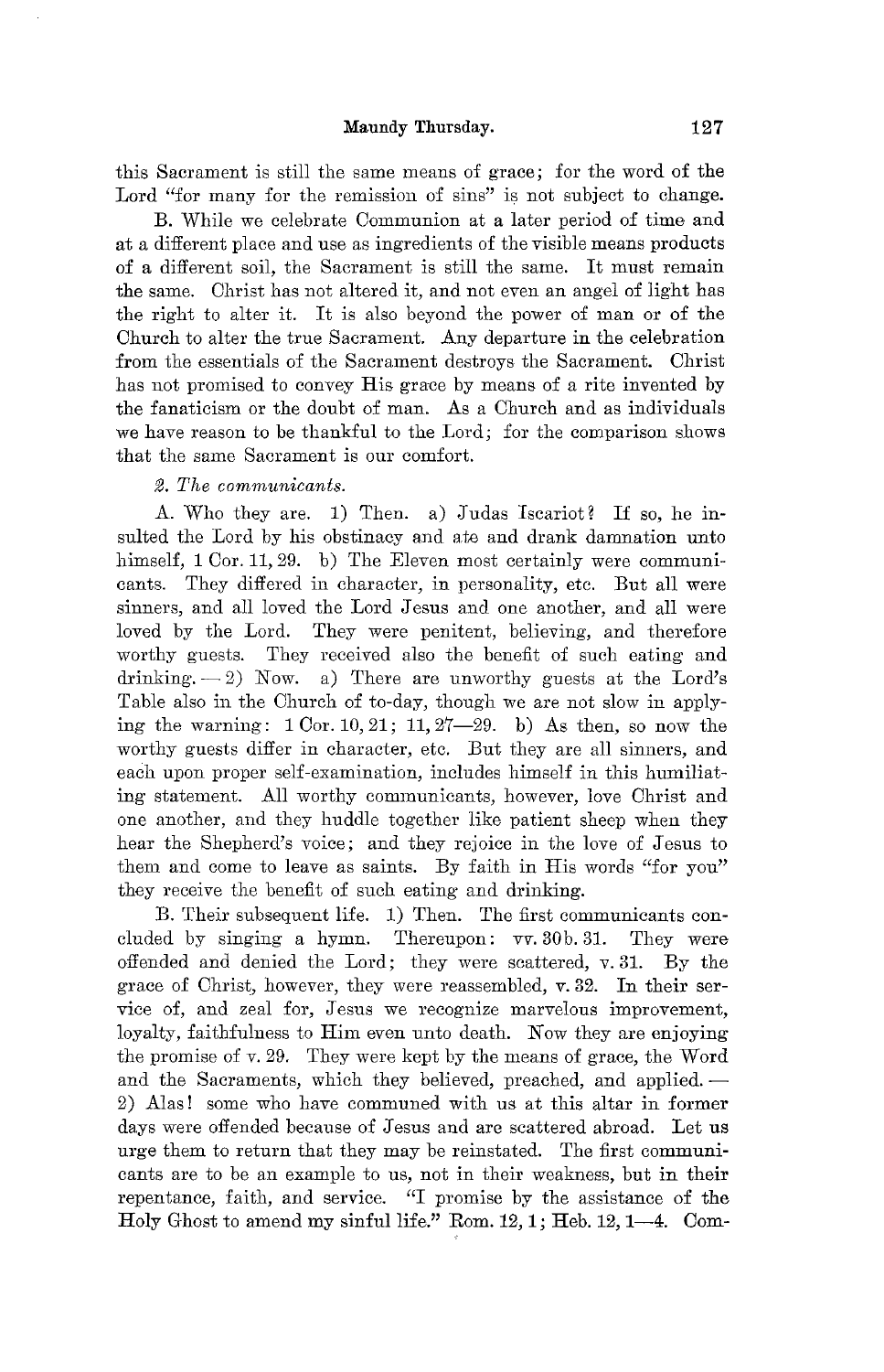munion, being a means of grace, has strengthening and preserving power.

*Oonclusion.* - Encouragement to hold fast the true doctrine of the Eucharist and to be frequent guests at the Lord's Table, which in our Ohurch is the same as that which Jesus instituted.

<sup>4</sup>**••** G. H. SMUKAL.

# **Outlines for Confessional Sermons.**

# 1.

#### Is. 48, 10.

Before you can confess your sins, you must be convinced that you are a sinner. "By the Law is the knowledge of sin." God also uses affliction to remind us of our transgressions. See Heb. 12, 11.

#### The Blessed Fire of Affliction.

# *1.* It *is a moderate fire.* 2. *It is a cleansing fire.*  3. *It is a saving fire.*

#### 1.

A. "Behold, I have refined thee, but not with silver," in the manner of silver. In order to obtain pure silver, the ore as it comes from the mine is ground, put into the smelter. This process is repeated until the silver is refined.

B. If the Lord would refine us until the smallest remnant of dross (sin) were removed, we should perish in the fire of affliction; "for we daily sin much and indeed deserve nothing but punishment." Ps. 18, 13; Rom. 7, 18; Gen. 8,21. The wages of all sins is death. Since the Lord knows our frame and remembers that we are dust, He does not refine us as we do silver, but His affliction is moderate, 1 Cor. 10, 13.  $\overline{2}$ .

A. Through intense and fierce heat the silver is separated from the dross.

B. Ps. 66, 10. Ohristians are cleansed from all sins in holy Baptism and daily by faith in Ohrist Jesus. However, the Old Adam remains with a Ohristian until death, Rom. 7,24. In every Ohristian the Old Adam is to be drowned by daily contrition and repentance, Gal.  $5, 24$ ; Col.  $3, 5$ . In this battle against the flesh a Ohristian at times becomes indifferent and careless. In order to awaken him and make him alert, God sends affliction, at times great affliction. The Christian will naturally ask, "Why such affliction?" God's answer is given Jer.  $2, 19$ ; Lam. 1, 14. By reminding a Christian through affliction of the true cause of all temporal tribulation, He incites him to battle against sin. Thus the fire of affliction is in the hand of God a fire of purification.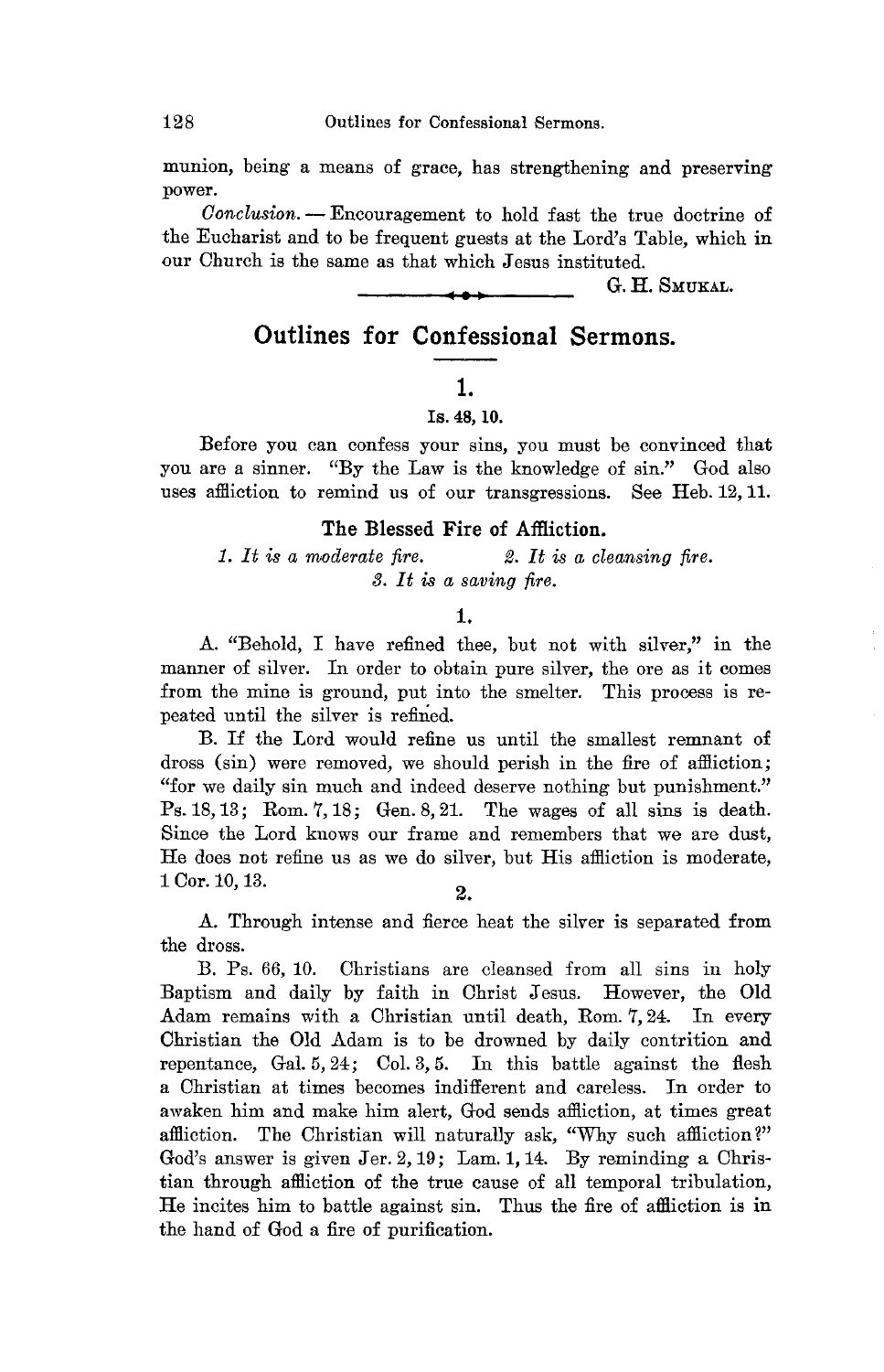3.

A. The silver is not put into the smelter to be consumed, but is separated from the dross, so that it can be used in commerce and put to other useful purposes.

B. Visiting His people with affliction, God's purpose always is to save His people from temporal and eternal punishment. "I have chosen thee in the furnace of affliction." Whomever God chooses He saves, v. 11. Do what? See v. 9. Again and again God declares by the prophets that the purpose of all affliction which came upon Israel was to save His people.

The days are evil. God's hand is heavy upon us. The afflictions by which the world at large is visited are a consequence of sin, also your sin. Were you thankful and grateful when the Lord opened His hand and blessed you with prosperity? Did you use the blessings of the Lord to the glory of God and your neighbor's welfare. If these questions remind you of your sins and shortcomings, repent, confess with David: "I have sinned against the Lord." But despair not. The Lord is merciful and gracious. Come to the Lord's Table and receive the body and blood of your Savior for the remission of your sins. Amen. C. P. SCHULZ.

# $2.$

# Luf. 11, 4a.

Dies ift ein Beichttext aus dem heiligen Baterunser. Geaen das Vaterunser wird viel gefündigt. Es wird viel mißhandelt. Wenn wir darüber nachdenken, werden wir das bald erkennen. Also uns diesmal fragen und prüfen mit Bezug auf unser Vaterunserbeten.

#### Unfere Beichte mit Bezug auf das Gebet des HErrn.

1.

"Siehe deinen Stand an nach den Zehn Geboten." Wir follen auch Beter fein, auch das Vaterunser beten. Das tun wir auch. Aber prüfen wir uns, wie wir es oft beten. Wir haben oft unsere Ge= danken nicht recht dabei. Wir würden sonst oft daran erinnert werden, wieviel wir fündigen. Wir bitten da um die rechte Lehre und um ein heiliges Leben. Da gibt es viel zu bekennen. Wir bitten in der zweiten Bitte um die Ausbreitung des Gnadenreiches. Wie nachläffig find wir da! Wie wenig Eifer zeigen wir da! Wir bitten, daß Gottes Wille geschehe, und merken, daß der Wille unsers Fleisches dem zu= wider ist. Unfer täglich Brot. Sind wir genügsam? Vertrauen wir Gott? Xrachten wir am erften nach dem Reiche Gottes? Die Stellung der vierten Bitte macht uns darauf aufmerksam. Die fünfte Bitte erinnert uns daran, daß wir täglich biel fündigen ufw. Lieblofigfeit 9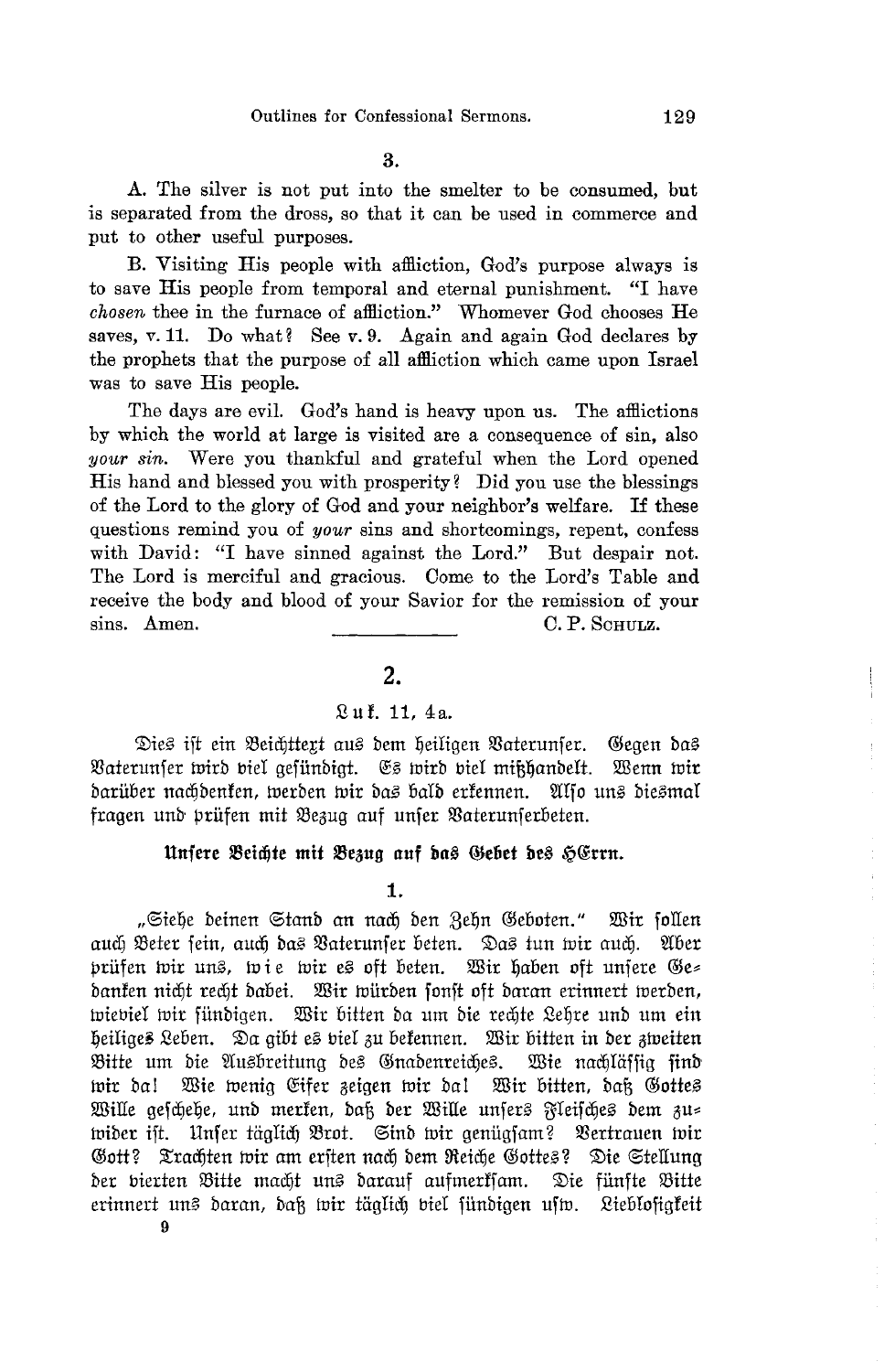gegen unfere Beleidiger. Meiden wir fo biel wie möglich alle Ver= suchungen? Freuen wir uns auf die endliche Erlösung?

Ja, solches Nachdenken enthüllt uns unsere schreckliche Sünds haftigkeit. Wohl Ursache zu beten: "Vergib uns unsere Schuld!"

#### $2.$

Aber der HErr will, daß wir so beten. Es ist also Vergebung vor= handen, und Gott will fie uns geben. JEfus weiß das. Hat fie felbît bereitet usm. Gott will sie uns zueignen durch Wort und Sakrament. Absolution. Das ift die feierliche Erhörung unferer Bitte. Abend= mahl Besiegelung. Darum im Vertrauen auf Chrifti Kreuzesleiden getroft herzutreten und Gott bitten: "Vergib uns unfere Schuld!" Gott wird es tun. Das ist gewißlich wahr. H. F. Bouman.

# 3.

#### 1 JOHN 3, 4, 5.

Every sermon, especially every confessional address, must call our attention to sin and grace. We easily become indifferent to sin, its nature, danger, curse. Such indifference is followed by coldness toward the wonderful mercy of God. Therefore the necessity, etc.

#### What Every Worthy Communicant must Remember.

1. That sin is the transgression of the  $Law$ ; 2. That Jesus has taken away our sin.

## $\mathbf{1}$

V.4. In His Law the Lord of the world has revealed to man His rules of right living. There He regulates man's relation of man to Him and that of man to man. (Show this by pointing to the commandments.) And with divine authority He demands perfect obedience. He threatens dire retribution. He is able and zealous to do what He threatens. (Give examples. Point to afflictions, diseases, death.)

The fact that we are subject to these selfsame afflictions proves that we are sinners, that we are guilty of transgressions of the Law of the Lord. Convicted and condemned. So deeply involved that most of us do not feel it, do not worry. This reveals how thoroughly sin has taken possession of us. The corruption goes to the very heart of man. There is no good whatever in man, Rom. 7, 18. This we must realize and penitently deplore. But do not stop there.

## $\overline{2}$ .

V.5. Christ was sent by God to take away sin. As soon as man became a transgressor, the Savior was revealed in prophecy.

In the fulness of time He was revealed in the flesh. His purpose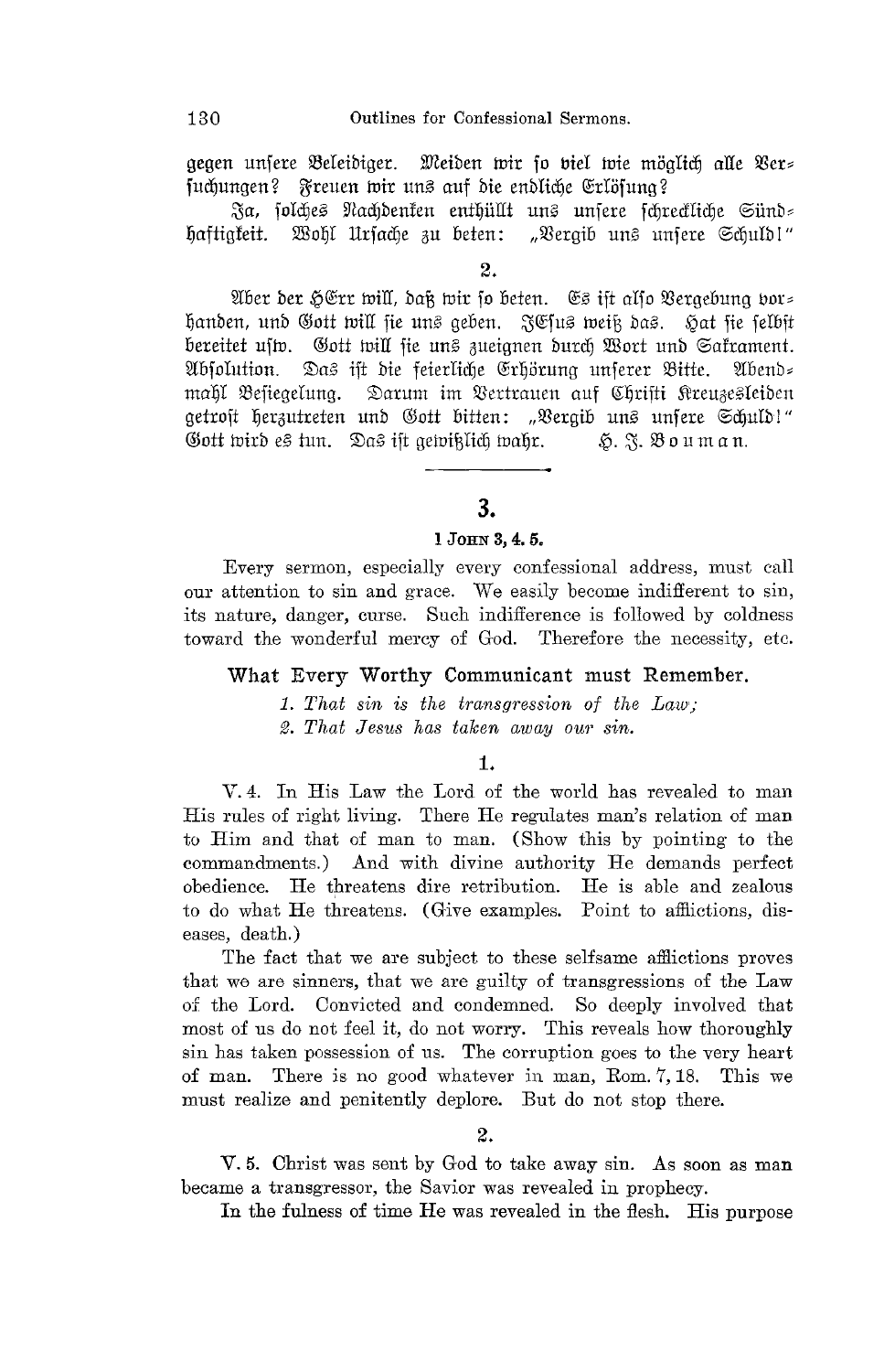was to take away sin. Not by a simple declaration that sin was no more, but by His substitutionary suffering and death.

Now there is forgiveness of sin for every one. And this salvation is distributed, offered, appropriated, by means of Word and Sacrament. Gospel-preaching; absolution; the Sacraments contain it and freely offer it. It is to be accepted by faith. The wonderful love of God! Oan it leave us indifferent? No. It kindles love in us. Away with transgressions!

This is what the worthy communicant must remember.

#### H. J. BOUMAN.

# 4.

# $Ps. 32, 1-5.$

Your purpose in coming here to-day is to receive the comfort of the pardon of God, of being assured of His full forgiveness. You realize that you need forgiveness of your sins; for your sins lie heavily upon your conscience, Deut. 27, 26; Rom. 6,23 a. You cannot be happy until you have received remission of your sins. The questions uppermost in your heart are: $-$ 

## Does God Forgive Me My Sins, and How May I Obtain Forgiveness?

#### 1.

A. God assuredly forgives sins, vv. 1. 2. He forgives our transgressions, i. *e.,* our going beyond the limits which God has fixed for us in His holy Law. He takes them away, hides them from His own condemning sight. He cancels the debt of the sinner, delivers him from his guilt; in other words, He justifies the sinner, declares him just and righteous. Do you ask, How can such forgiveness be made compatible with divine justice? Observe the text: The Lord does not impute iniquity; and why does He not impute iniquity? Because He has already punished all our transgressions in Christ,  $2\text{ Cor. }5,21$ ; Is. 53, 4.5; Rom. 4, 25. This righteousness Christ has won for all men, John 1, 29; 1 John 2, 2. Thus, without injury to His divine justice, God does not impute iniquity unto the sinner, does not charge the sins to the sinner's account, but to Ohrist's account, and Ohrist's all-sufficient, saving merit He charges to the sinner's account.

B. 0 blessed truth! *Vv.* 1.2. This blessedness is meant for all; d. John 3, 16 and other texts. No matter how great or numerous your sins may be, no matter how heavy your guilt, God assuredly forgives you all your sins, covering them with Ohrist's atonement. Ohrist has borne your iniquities; therefore God does not impute them to you. But you ask, How may I obtain this forgiveness? Let me answer this.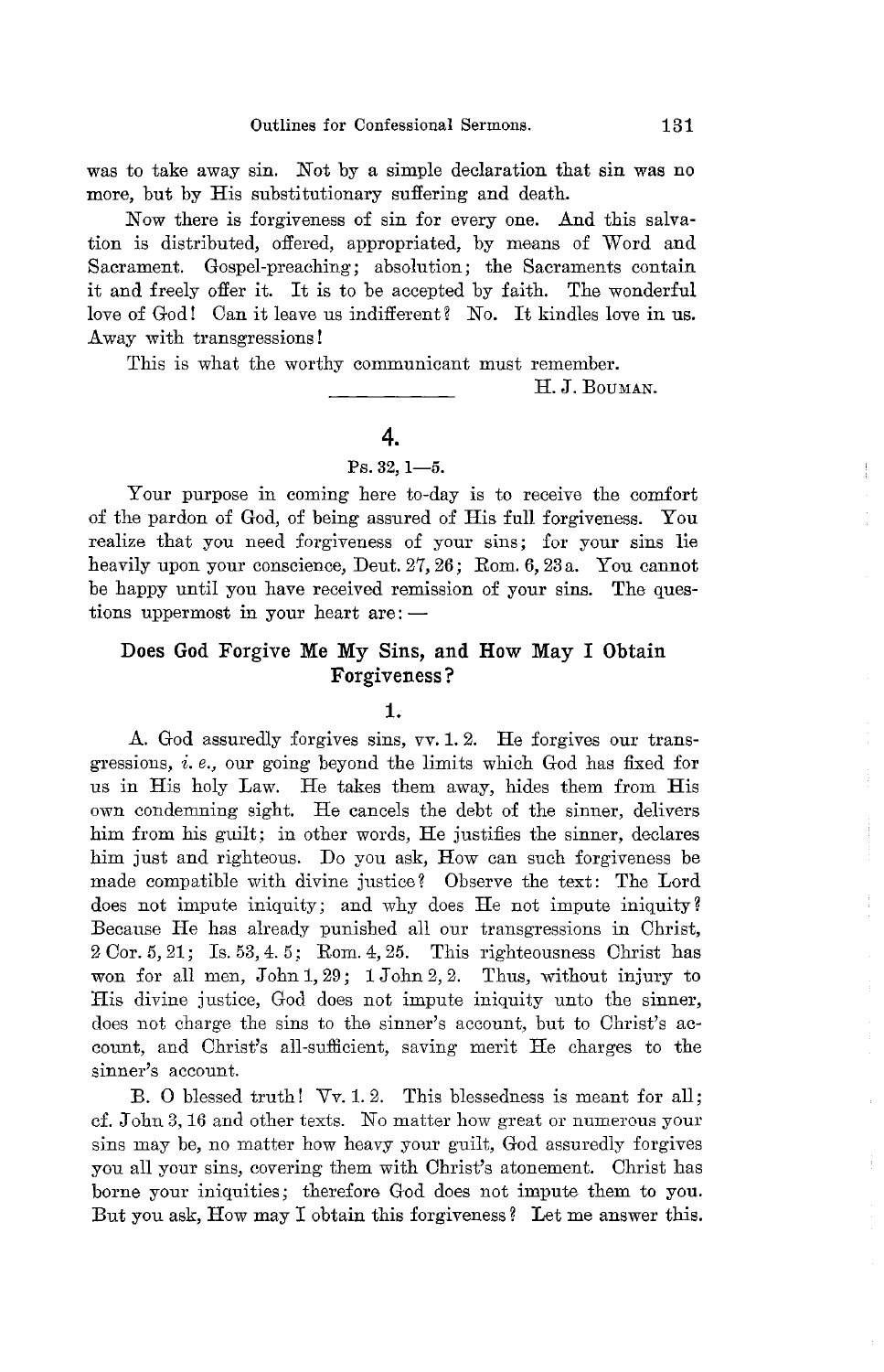A. V. 2. No guile. He does not mean to say that a man's sin is forgiven because he is without guile. He explains his meaning in the following verses by describing his own sad experience. When he had committed adultery and murder and for a whole year *kept silence,*  when he would not acknowledge, not confess, his sins, his bones waxed old, his heart was full of anguish and despair. The Lord's waxed old, his heart was full of anguish and despair. hand was heavy upon him, because he refused to repent of his sins. All joy of life fled from him. He was conscious that, though outwardly he observed all the ceremonies of the Law, still he was playing the hypocrite; he stood condemned in God's sight. But finally realizing the guilt and danmableness of his crimes, conscious that he had grievously sinned, he made known, he confessed, his transgressions unto the Lord, v. 5; 2 Sam. 12,13; and as soon as he openly acknowledged his guilt, the Lord forgave the iniquity of his sin. And now he sings a song of praise to God for the forgiveness which he has received.

B. The way to obtain forgiveness of sins is upright repentance, repentance of the heart. So long as anyone still feels guilty in his heart, lives in any wilful or conscious sin, still adheres to his sin, stifles his convictions, and therefore keeps silent, refuses to confess his sins, but endeavors to minimize them, to pass them off as mere trifles, he is an unhumbled, impenitent sinner and cannot hope to receive forgiveness. In his heart there is still guile, deception, fraud.

To obtain forgiveness, we must acknowledge our sins, even our pet sins, in sincere sorrow, with upright contrition of heart, as David did. But a sorrowful confession in itself is not sufficient to obtain forgiveness. David, receiving by the mouth of the prophet Nathan the assurance that the Lord had put away his sin, believed and accepted this forgiveness and therefore could joyfully cry out: "And Thou forgavest the iniquity of my sin." So we obtain forgiveness of sins from God by true repentance and faith, faith which accepts the pardon of God offered us by grace, for Christ's sake, in His Gospel.

What tongue can tell the happiness of that hour when the soul, oppressed by sin, freely pours forth its sorrows before God and takes hold of His full pardon in Christ Jesus?  $-$  Application.

F. H. EGGERS.

# **5.**

#### ~f. **119,** 25.

 $8u$  ernftem, wichtigem Tun find wir berfammelt. Wir wollen bem Tifche des HErrn uns nahen. Wie nötig, daß wir uns prüfen! 1  $%$ or. 11, 28. 29. Untvürdige Gäste find diejenigen, tvelche ohne recht=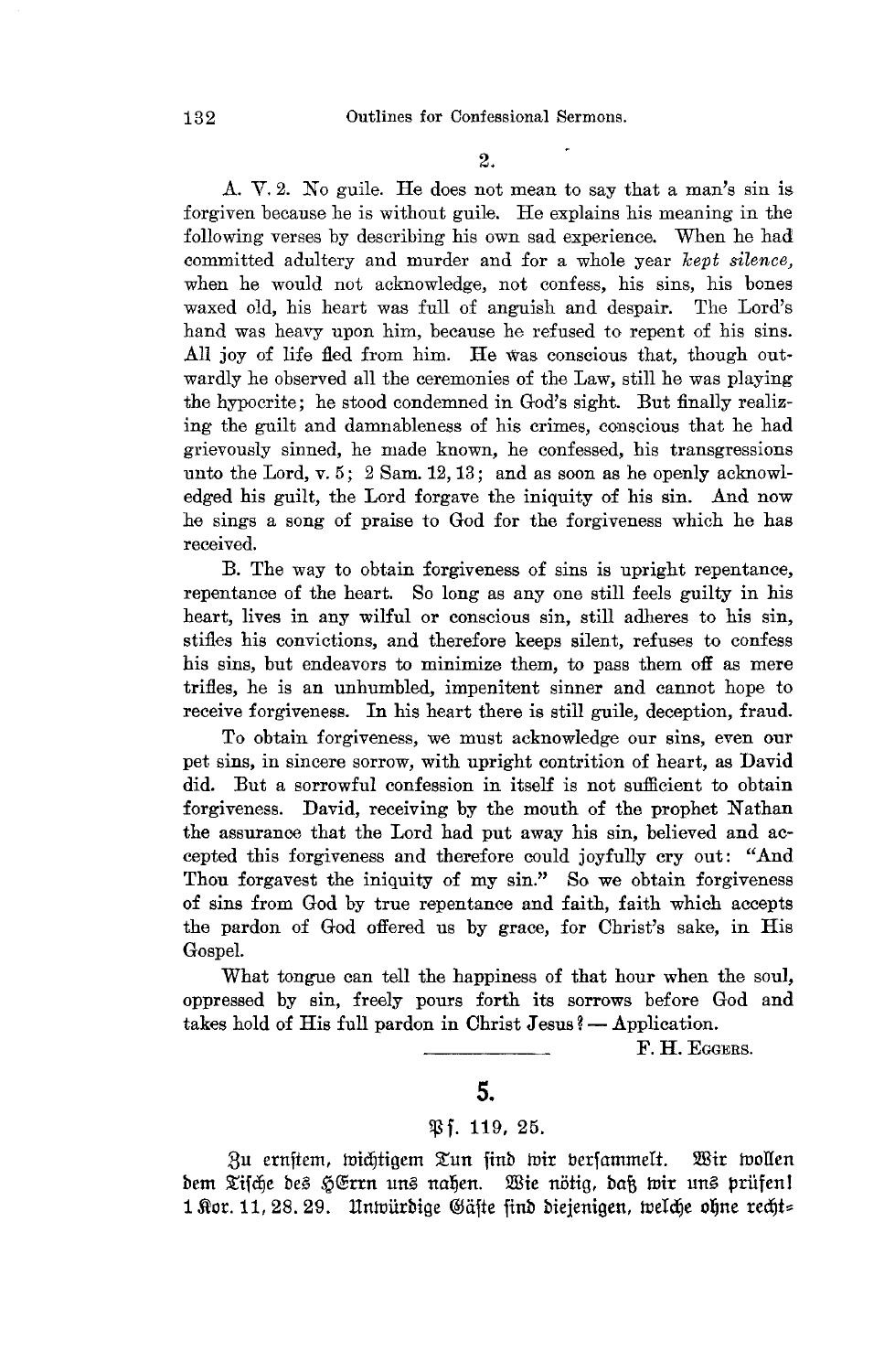schaffene Buke, ohne lebendigen Glauben und ohne den aufrichtigen Vorsat, ihr Leben zu bessern, sich zu der Gnadentafel des HErrn einfinden.

# Unfer Bekenntnis und unfere Bitte bei unferm Abendmahlsgang.

- 1. Wir bekennen dem HErrn mit demütigem Her= zen unfere Günden.
- 2. Wir bitten ihn mit aläubiger Rubersicht um Gnade und Vergebung.

A. V. 25a. Die Seele des Pfalmisten ist daniedergebeugt, traurig, betrübt. Sie vermag sich nicht zu Gott zu erheben. Was drückt ihn, den Mann nach dem Herzen Gottes, danieder? Die Menge seiner Sünden, die er als eine schwere Last fühlt, Pf. 38, 3-5. Das de= mütiat ihn, fooft er daran dentt. Mit Reue und in großer Traurigkeit ruft er aus: "Meine Seele liegt im Staube."

B. Drückt nicht die Last unserer Sünden auch uns danieder? Wir müssen bekennen, 1 Mos. 8, 21; Röm. 7, 18, daß wir ohne Unterlaß fündigen in Gedanken, Worten und Werken. Alle Gebote Gottes stehen da als Ankläger wider uns; sie sprechen uns schuldig. Untersuchen wir nur unser Leben nach denselben, was gilt's? Wir alle müssen zer= schlagenen, demütigen Herzens Gott unsere Sünden bekennen, dem Gott, der Herzen und Nieren prüft, bor dem unser ganzes Inneres dars liegt wie ein aufgeschlagenes Buch. So sei unser Bekenntnis: HErr, mein Gott, meine Seele liegt im Staube. Meine Sünden drücken mich danieder. Já weiß, daß ich dich unzählige Male beleidigt habe, daß ich bon Rechts wegen ein Kind der Hölle sein sollte.

2.

A. 23. 25b. Er will sagen: Lieber Gott, ich kann mir selber nicht helfen. Ich bin arm und elend und darf es nicht wagen, mit meinem Tun zu dir zu kommen. Andere Menschen können mir auch nicht helfen. Du allein kannst mir Hilfe leisten. Darum bitte ich dich: Erquice du mich, richte meine daniedergebeugte Seele auf aus dem Staube! Pf. 51, 14. Und tu das nach deinem Wort, nach deiner Vers heißung; denn du haft mir zugefagt, daß du alle meine Sünden von mir wegnehmen, fie mir nicht zurechnen wolleft.

B. Wie kann David, der soeben noch bekannt hat, daß er Gottes Zorn und Fluch berdient habe, es wagen, so zu Gott zu reden? Wir fehen hier die Herrlichkeit des wahren Glaubens. Dabid freut sich im Geist des ihm verheißenen Heilandes, 2 Sam. 7, 12, und im Vertrauen auf des Messias Verdienst bittet er um Gnade und Vergebung.

C. Auch wir wollen uns von unsern Sünden zu Gottes Gnade und JEsu Verdienst hinwenden und von ganzem Herzen Gott bitten: "Erquice mich nach deinem Wortl" Wir dürfen, ja wir follen fo bitten.

<sup>1.</sup>